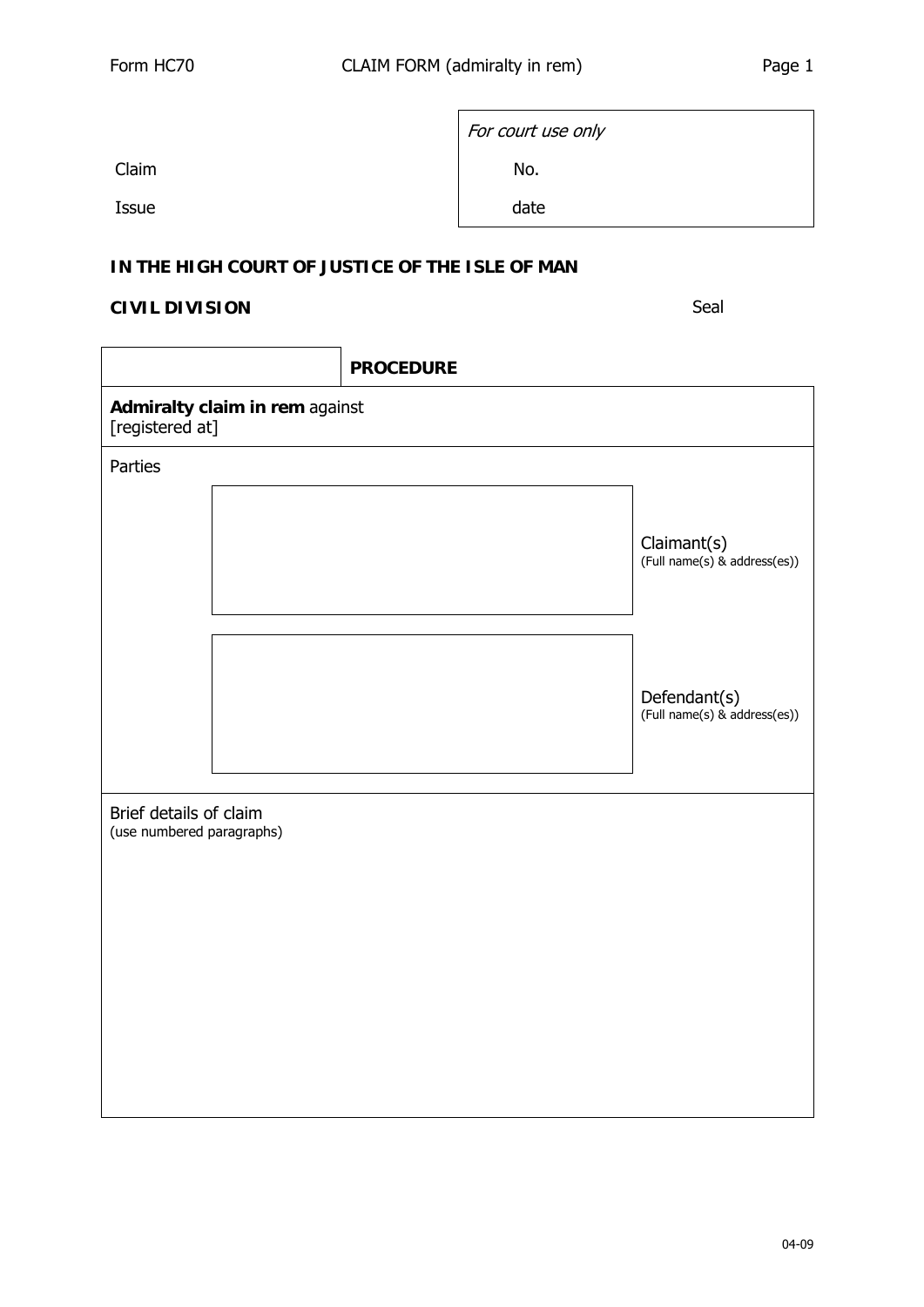| Name and address (including postcode)<br>of defendant on whom copy of the claim<br>form is to be served                                                 | £                |       |
|---------------------------------------------------------------------------------------------------------------------------------------------------------|------------------|-------|
|                                                                                                                                                         | Amount claimed   |       |
|                                                                                                                                                         | Court fee        |       |
|                                                                                                                                                         | Coroner's fee    |       |
|                                                                                                                                                         | Advocate's costs |       |
|                                                                                                                                                         | Total amount     | £0.00 |
| Particulars of claim<br>(use numbered paragraphs)                                                                                                       |                  |       |
|                                                                                                                                                         |                  |       |
|                                                                                                                                                         |                  |       |
|                                                                                                                                                         |                  |       |
|                                                                                                                                                         |                  |       |
|                                                                                                                                                         |                  |       |
|                                                                                                                                                         |                  |       |
| If you need to continue on a separate sheet please use the prescribed form - 'HCC CONTINUATION<br>SHEET'                                                |                  |       |
| Statement of truth                                                                                                                                      |                  |       |
| [I believe] [The Claimant believes] that the facts stated in this claim form are true.<br>[I am duly authorised by the claimant to sign this statement] |                  |       |
| Full name of [claimant] ['s advocate]*<br>* delete as appropriate                                                                                       |                  |       |
| Name of claimant's advocate's firm                                                                                                                      |                  |       |
|                                                                                                                                                         |                  |       |
| Signed                                                                                                                                                  |                  |       |
| [Claimant] ['s advocate] [Litigation friend] delete as appropriate                                                                                      |                  |       |
| Position or office held (if signed on behalf of a company or other corporation)<br>(For 'Small Claims Procedure' only)                                  |                  |       |
| Date                                                                                                                                                    |                  |       |
|                                                                                                                                                         |                  |       |